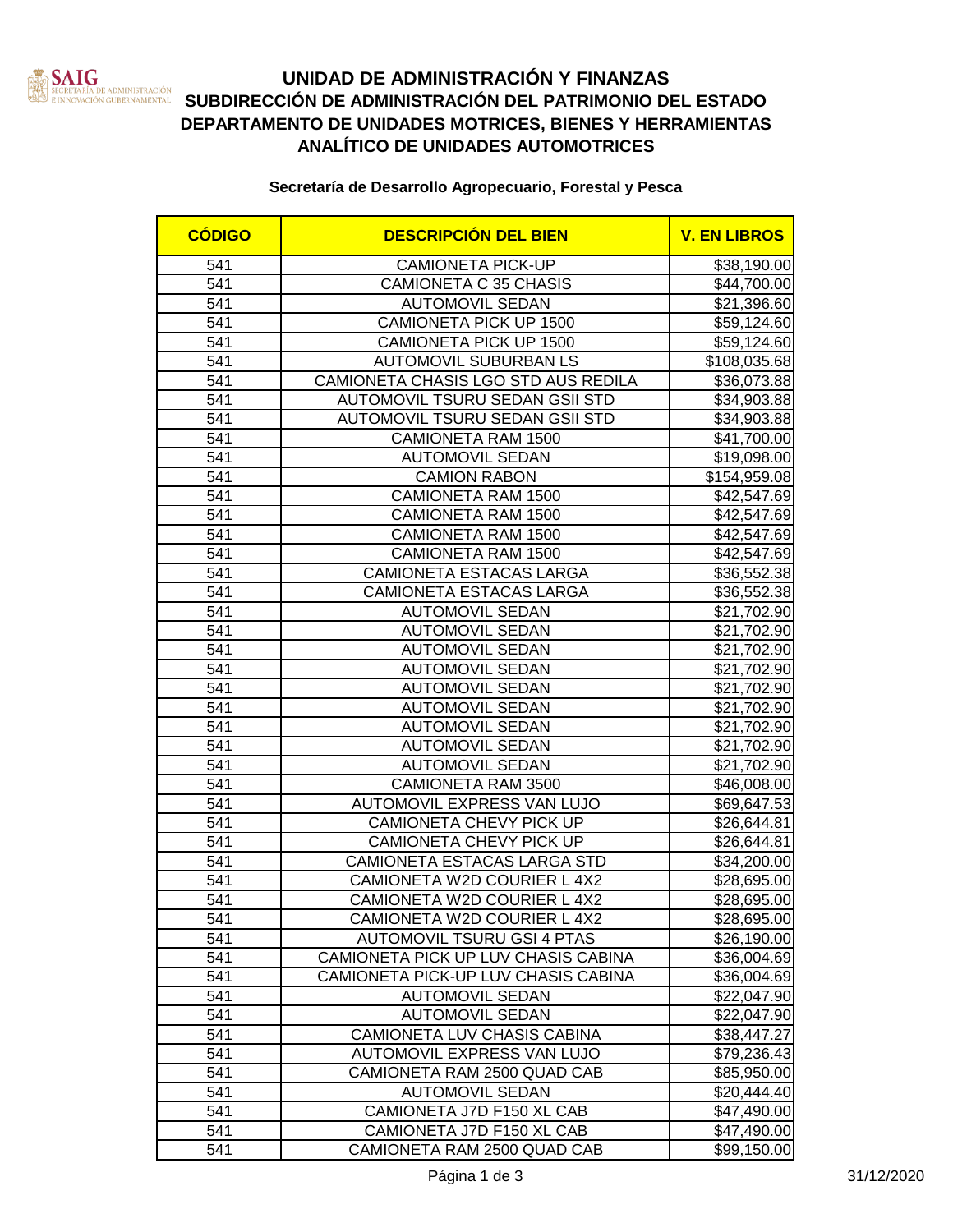

# **UNIDAD DE ADMINISTRACIÓN Y FINANZAS SUBDIRECCIÓN DE ADMINISTRACIÓN DEL PATRIMONIO DEL ESTADO**<br>NECRES DE ADMINISTRACIÓN DE ADMINISTRACIÓN DEL PATRIMONIO DEL ESTADO **DEPARTAMENTO DE UNIDADES MOTRICES, BIENES Y HERRAMIENTAS ANALÍTICO DE UNIDADES AUTOMOTRICES**

### **Secretaría de Desarrollo Agropecuario, Forestal y Pesca**

| <b>CÓDIGO</b> | <b>DESCRIPCIÓN DEL BIEN</b>             | <b>V. EN LIBROS</b> |
|---------------|-----------------------------------------|---------------------|
| 541           | <b>AUTOMOVIL SEDAN</b>                  | \$20,444.40         |
| 541           | CAMIONETA SILVERADO CABINA REGULAR      | \$49,578.17         |
| 541           | AUTOMOVIL CHEVY 3 PTAS.                 | \$20,775.28         |
| 541           | AUTOMOVIL CHEVY 3 PTAS.                 | \$20,775.28         |
| 541           | CAMIONETA CHASIS CABINA 3600            | \$51,549.51         |
| 541           | CAMIONETA JW5 RANGER CREW CAB XL        | \$47,940.00         |
| 541           | CAMIONETA J7D F150 XL CAB               | \$47,340.00         |
| 541           | CAMIONETA J7D F150 XL CAB               | \$47,340.00         |
| 541           | AUTOMOVIL CHEVY 3 PTAS.                 | \$22,476.01         |
| 541           | AUTOMOVIL CHEVY 3 PTAS.                 | \$22,476.01         |
| 541           | AUTOMOVIL CHEVY 3 PTAS.                 | \$22,476.01         |
| 541           | AUTOMOVIL CHEVY 3 PTAS.                 | \$22,476.01         |
| 541           | CAMIONETA LUV DOBLE CABINA              | \$40,127.69         |
| 541           | CAMIONETA LUV DOBLE CABINA              | \$40,127.69         |
| 541           | <b>AUTOMOVIL ATOS BASICO 4 PTAS</b>     | \$22,425.00         |
| 541           | AUTOMOVIL ATOS BASICO 4 PTAS            | \$22,425.00         |
| 541           | CAMIONETA J7D F150 XL CAB               | \$47,730.00         |
| 541           | CAMIONETA J7D F150 XL CAB               | \$47,730.00         |
| 541           | CAMIONETA JW5 RANGER CREW CAB XL        | \$46,860.00         |
| 541           | CAMIONETA JW5 RANGER CREW CAB XL        | \$46,860.00         |
| 541           | <b>AUTOMOVIL ECONOLINE WAGON 8 PTAS</b> | \$78,000.00         |
| 541           | CAMIONETA SILVERADO CAB RG 4X2          | \$51,009.87         |
| 541           | CAMIONETA F 350 ESTACAS CAB             | \$59,700.00         |
| 541           | CAMIONETA LUV DOBLE CABINA LUJO         | \$45,857.84         |
| 541           | CAMIONETA SILVERADO 1500                | \$51,210.19         |
| 541           | CAMIONETA SILVERADO 3500 REDILA         | \$67,500.00         |
| 541           | <b>CAMION KODIAK CHASIS CABINA</b>      | \$295,793.29        |
| 541           | CAMIONETA COURIER SEM EQPDA STD 4 CIL   | \$31,590.00         |
| 541           | CAMIONETA SILVERADO 1500 CABINA REGULAR | \$57,793.87         |
| 541           | CAMIONETA LUV DOBLE CABINA LUJO         | \$45,526.35         |
| 541           | CAMIONETA LUV DOBLE CABINA LUJO         | \$45,526.35         |
| 541           | AUTOMOVIL CHEVY 3 PTAS.                 | \$23,580.90         |
| 541           | CAMIONETA SILVERADO 1500 CABINA REGULAR | \$48,771.00         |
| 541           | CAMIONETA SILVERADO 1500 CABINA REGULAR | \$48,532.20         |
| 541           | AUTOMOVIL ATOS BASICO 4 PTAS            | \$23,700.00         |
| 541           | CAMIONETA COURIER 4X2 L TM              | \$32,550.00         |
| 541           | CAMIONETA F 150 XL MD V6                | \$49,170.00         |
| 541           | CAMIONETA F 150 XL MD V6                | \$49,170.00         |
| 541           | CAMIONETA SILVERADO 1500                | \$49,949.70         |
| 541           | CAMIONETA F 150 XL LOW COST V6          | \$50,940.00         |
| 541           | AUTOMOVIL FIESTA 5 PTAS FIRST           | \$32,737.50         |
| 541           | AUTOMOVIL CHEVY 4 PTAS.                 | \$29,678.70         |
| 541           | AUTOMOVIL CHEVY 4 PTAS.                 | \$29,678.70         |
| 541           | AUTOMOVIL CHEVY 4 PTAS.                 | \$29,678.70         |
| 541           | CAMIONETA DOBLE CABINA TM DH            | \$53,940.00         |
| 541           | CAMIONETA H100 BY CHASIS CABINA         | \$52,200.00         |
| 541           | AUTOMOVIL CHEVY 4 PTAS.                 | \$33,600.00         |